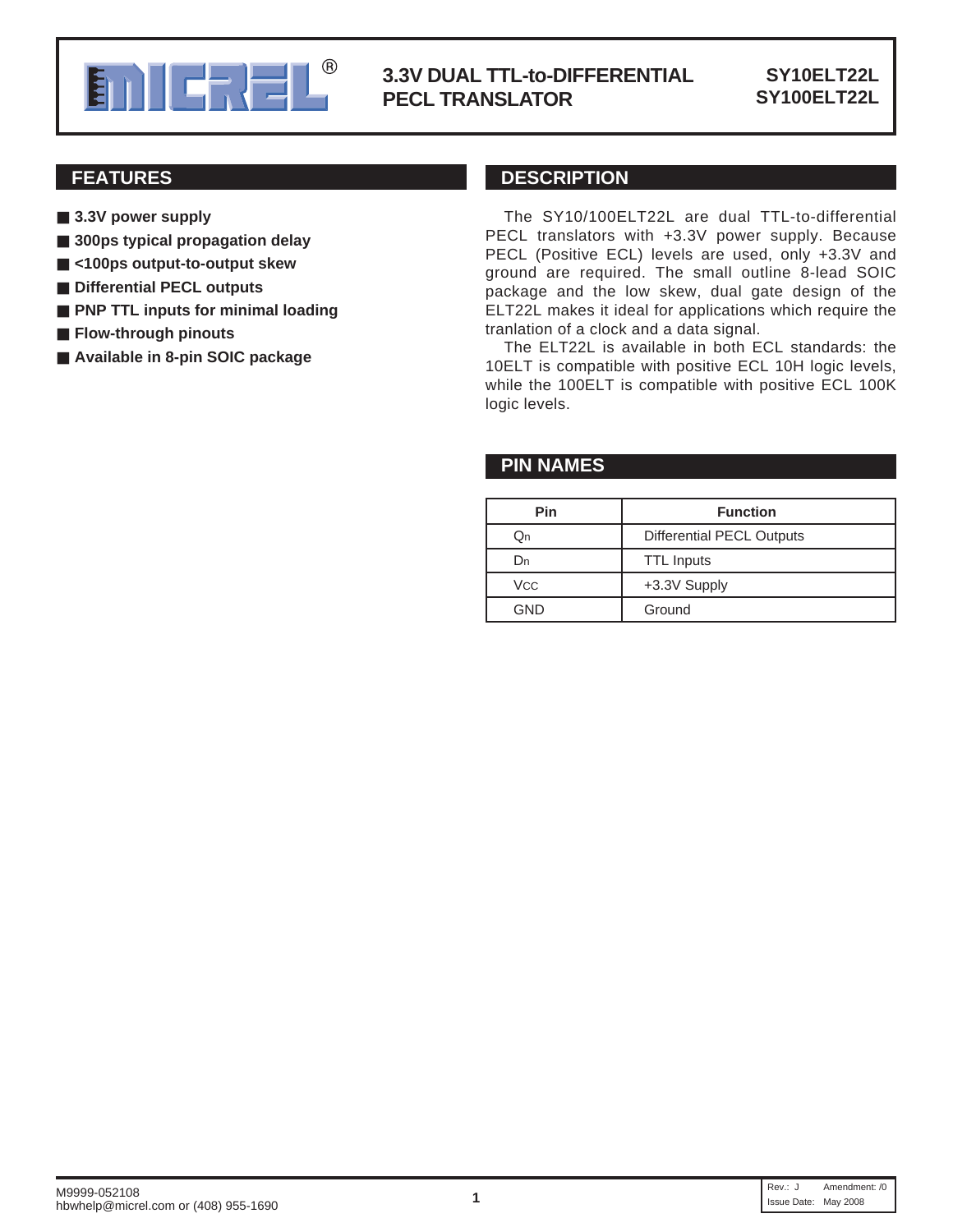### **PACKAGE/ORDERING INFORMATION**



**8-Pin SOIC (Z8-1)**

# **Ordering Information(1)**

| <b>Part Number</b>                | Package<br>Type | <b>Operating</b><br>Range | Package<br><b>Marking</b>                 | Lead<br><b>Finish</b>    |
|-----------------------------------|-----------------|---------------------------|-------------------------------------------|--------------------------|
| SY10ELT22LZC                      | Z8-1            | Commercial                | HEL22L                                    | Sn-Pb                    |
| SY10ELT22LZCTR <sup>(2)</sup>     | $Z8-1$          | Commercial                | HEL22L                                    | Sn-Pb                    |
| SY100ELT22LZC                     | $Z8-1$          | Commercial                | XEL22L                                    | Sn-Pb                    |
| SY100ELT22LZCTR <sup>(2)</sup>    | $Z8-1$          | Commercial                | XEL22L                                    | Sn-Pb                    |
| SY100ELT22LZI                     | $Z8-1$          | Industrial                | XEL22L                                    | Sn-Pb                    |
| SY100ELT22LZITR <sup>(2)</sup>    | Z8-1            | Industrial                | XEL22L                                    | Sn-Pb                    |
| SY10ELT22LZG <sup>(3)</sup>       | $Z8-1$          | Industrial                | HEL22L with<br>Pb-Free bar-line indicator | Pb-Free<br>NiPdAu        |
| SY10ELT22LZGTR <sup>(2, 3)</sup>  | $Z8-1$          | Industrial                | HFL22L with<br>Pb-Free bar-line indicator | Pb-Free<br><b>NiPdAu</b> |
| SY100ELT22LZG <sup>(3)</sup>      | $Z8-1$          | Industrial                | XEL22L with<br>Pb-Free bar-line indicator | Pb-Free<br><b>NiPdAu</b> |
| SY100ELT22LZGTR <sup>(2, 3)</sup> | $Z8-1$          | Industrial                | XEL22L with<br>Pb-Free bar-line indicator | Pb-Free<br>NiPdAu        |

#### **Notes:**

1. Contact factory for die availability. Dice are guaranteed at  $T_A = 25^{\circ}$ C, DC Electricals only.

2. Tape and Reel.

3. Pb-Free package is recommended for new designs.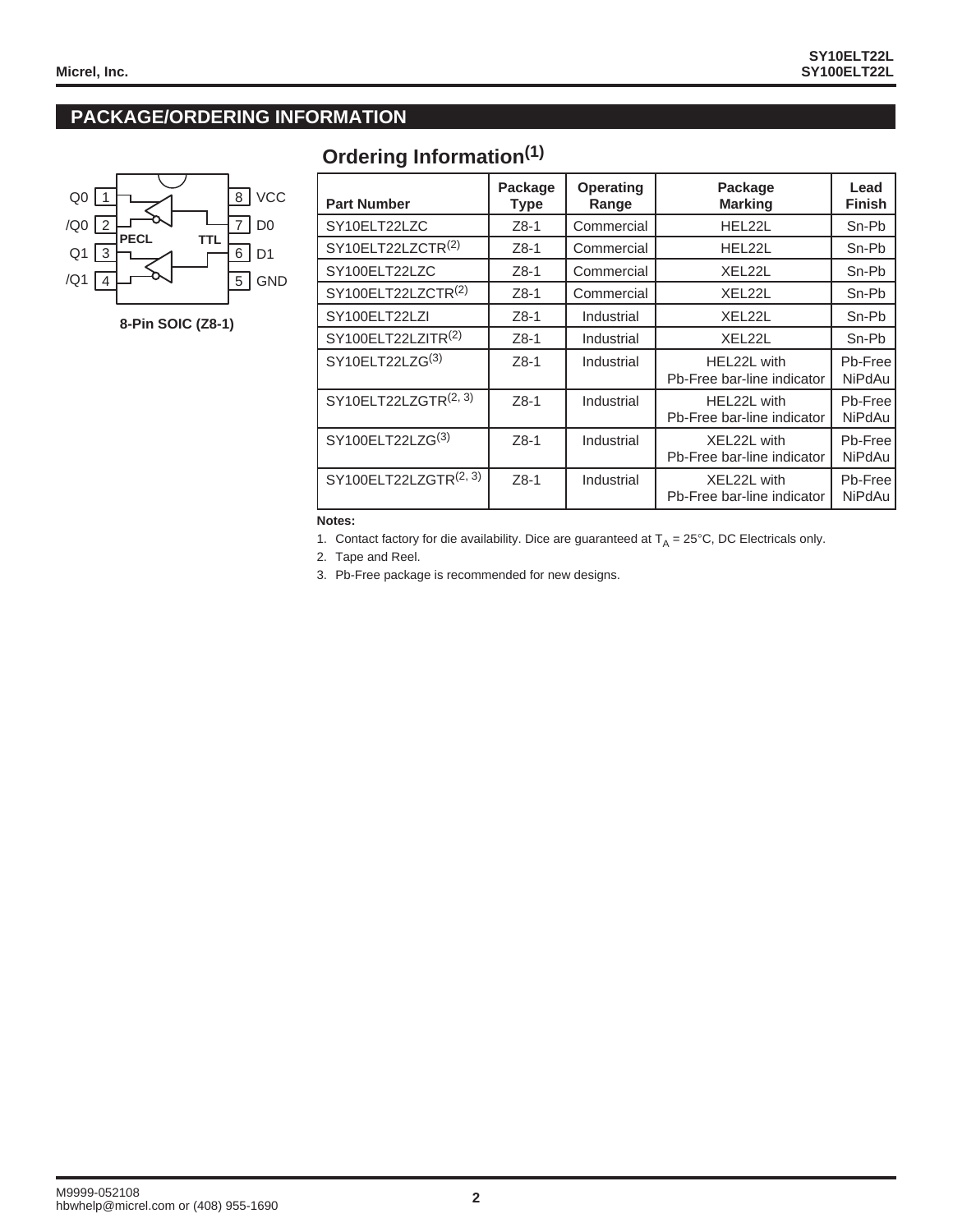### **ABSOLUTE MAXIMUM RATINGS(1)**

| <b>Symbol</b>  | <b>Paramter</b>                                       | Value            | Unit        |
|----------------|-------------------------------------------------------|------------------|-------------|
| <b>Vcc</b>     | Power Supply Voltage                                  | $-0.5$ to $+7.0$ | V           |
| V <sub>1</sub> | <b>TTL Input Voltage</b>                              | $-0.5$ to Vcc    | V           |
| I۱             | <b>TTL Input Current</b>                              | $-30$ to $+5.0$  | mA          |
| <b>IOUT</b>    | <b>PECL Output Current</b><br>- Continuous<br>— Surge | 50<br>100        | mA          |
| TLEAD          | Lead Temperature<br>(soldering, 20sec.)               | $+260$           | $^{\circ}C$ |
| Tstore         | Storage Temperature                                   | $-65$ to $+150$  | $^{\circ}C$ |
| TА             | <b>Operating Temperature</b>                          | $-40$ to $+85$   | $^{\circ}C$ |

#### **NOTE:**

1. Permanent device damage may occur if absolute maximum ratings are exceeded. This is a stress rating only and functional operation is not implied at conditions other than those detailed in the operational sections of this data sheet. Exposure to absolute maximum ratlng conditions for extended periods may affect device reliability.

### **DC ELECTRICAL CHARACTERISTICS(1)**

 $VCC = +3.0V$  to  $+3.8V$ 

|        |                             |      |        |  |    |  |    | $\mid$ TA = -40°C $\mid$ TA = 0°C $\mid$ TA = +25°C $\mid$ TA = +85°C $\mid$ |                                                |    |                  |
|--------|-----------------------------|------|--------|--|----|--|----|------------------------------------------------------------------------------|------------------------------------------------|----|------------------|
| Symbol | <b>Parameter</b>            | Min. | I Max. |  |    |  |    |                                                                              | Min.   Max.   Min.   Max.   Min.   Max.   Unit |    | <b>Condition</b> |
| l Icc  | <b>Power Supply Current</b> |      | 25     |  | 25 |  | 25 |                                                                              | 25                                             | mA |                  |

#### **NOTE:**

1. Parametric values specified at: 3 volt Power Supply Range 10/100ELT22L Series: +3.0V to +3.8V.

## **TTL DC ELECTRICAL CHARACTERISTICS(1)**

#### $VCC = +3.0V$  to  $+3.8V$

|            |                     | $TA = -40^{\circ}C$ |           | $TA = 0^{\circ}C$        |           | $TA = +25^{\circ}C$ |           | $TA = +85^{\circ}C$ |           |      |                              |
|------------|---------------------|---------------------|-----------|--------------------------|-----------|---------------------|-----------|---------------------|-----------|------|------------------------------|
| Symbol     | <b>Parameter</b>    | Min.                | Max.      | Min.                     | Max.      | Min.                | Max.      | Min.                | Max.      | Unit | <b>Condition</b>             |
| <b>VIH</b> | Input HIGH Voltage  | 2.0                 |           | 2.0                      |           | 2.0                 |           | 2.0                 |           |      |                              |
| VIL        | Input LOW Voltage   |                     | 0.8       | —                        | 0.8       |                     | 0.8       |                     | 0.8       | V    |                              |
| IІн        | Input HIGH Current  |                     | 20<br>100 | $\overline{\phantom{0}}$ | 20<br>100 | –                   | 20<br>100 |                     | 20<br>100 | uA   | $VIN = 2.7V$<br>$VIN = VCC$  |
| <b>IIL</b> | Input LOW Current   |                     | $-0.2$    |                          | $-0.2$    |                     | $-0.2$    |                     | $-0.2$    | mA   | $V_{IN} = 0.5V$              |
| <b>VIK</b> | Input Clamp Voltage |                     | $-1.2$    |                          | $-1.2$    |                     | $-1.2$    |                     | $-1.2$    |      | $\text{lin} = -18 \text{mA}$ |

#### **NOTE:**

1. Parametric values specified at: 3 volt Power Supply Range 10/100ELT22L Series: +3.0V to +3.8V.

### **TRUTH TABLE**

| Open |  |
|------|--|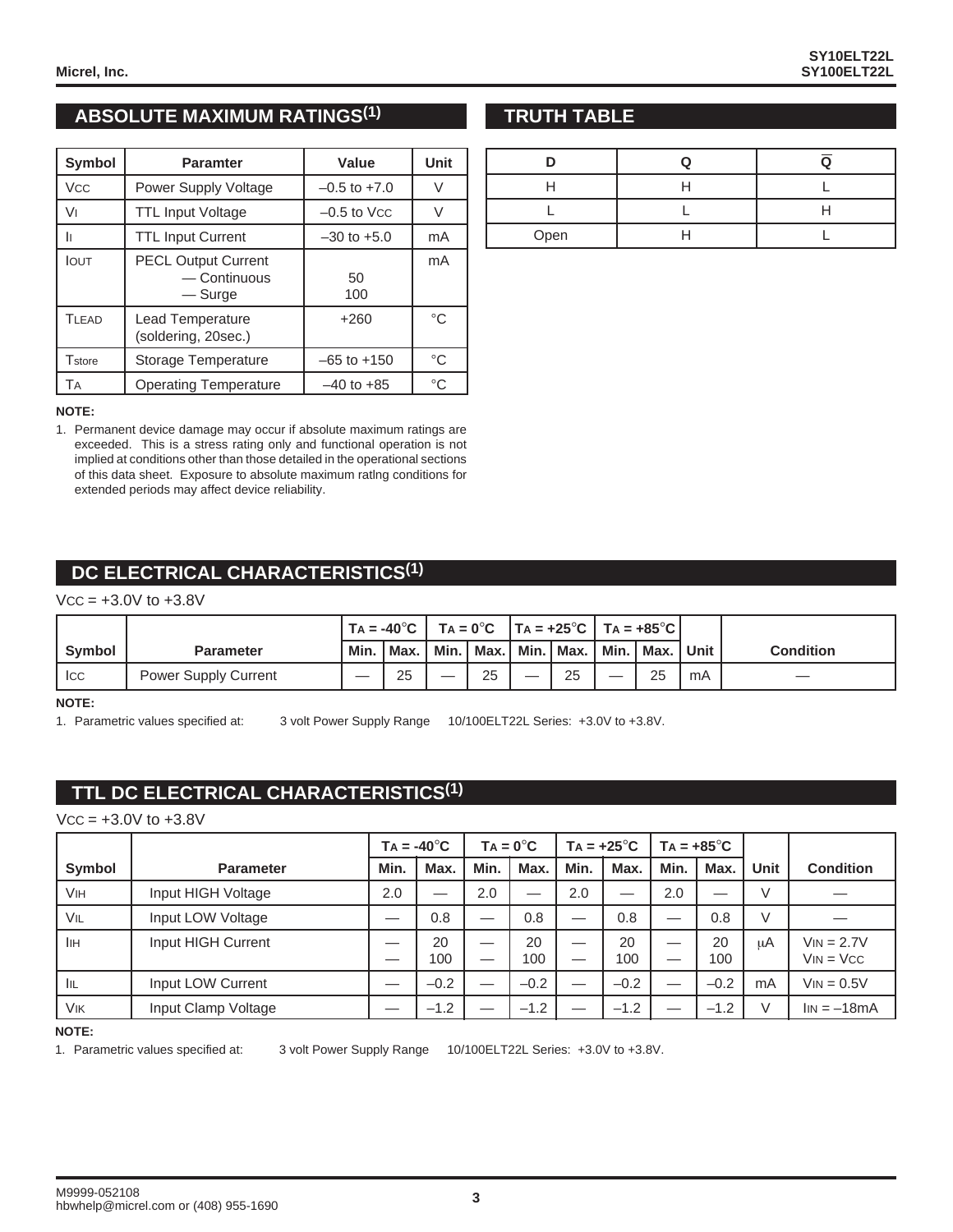### **PECL DC ELECTRICAL CHARACTERISTICS(1)**

Vcc = Vcc (Min.) to Vcc (Max.)

|        |                                    | $TA = -40^{\circ}C$ |      |      |      | $TA = 0^{\circ}C$ |      |      | $TA = +25^{\circ}C$ |      | $TA = +85^{\circ}C$ |      |      |      |
|--------|------------------------------------|---------------------|------|------|------|-------------------|------|------|---------------------|------|---------------------|------|------|------|
| Symbol | <b>Parameter</b>                   | Min.                | Typ. | Max. | Min. | Typ.              | Max. | Min. | Typ.                | Max. | Min.                | Typ. | Max. | Unit |
| VOH    | Output HIGH Voltage <sup>(2)</sup> |                     |      |      |      |                   |      |      |                     |      |                     |      |      | mV   |
|        | 10EL <sup>-</sup>                  | 2220                |      | 2410 | 2280 |                   | 2460 | 2320 |                     | 2490 | 2390                |      | 2580 |      |
|        | 100EL1                             | 2220                |      | 2420 | 2275 |                   | 2420 | 2275 |                     | 2420 | 2275                |      | 2420 |      |
| VOL    | Output LOW Voltage <sup>(2)</sup>  |                     |      |      |      |                   |      |      |                     |      |                     |      |      | mV   |
|        | 10EL                               | 1350                |      | 1650 | 350  | —                 | 1670 | 1350 |                     | 1670 | 350                 |      | 1705 |      |
|        | 100EL <sup>-</sup>                 | 1470                |      | 1750 | 1490 |                   | 1680 | 1490 |                     | 1680 | 1490                |      | 1680 |      |

#### **NOTES:**

1. Parametric values specified at: 3 volt Power Supply Range 10/100ELT22L Series: +3.0V to +3.8V.

2. These values are for  $Vec = 3.3V$ . Level Specifications will vary 1:1 with Vcc.

### **AC ELECTRICAL CHARACTERISTICS(1)**

 $VCC = +3.0V$  to  $+3.8V$ 

|                 |                                               | $TA = -40^{\circ}C$ |      | $TA = 0^{\circ}C$ |      | $T_A = +25^{\circ}\text{C}$   Ta = $+85^{\circ}\text{C}$ |      |      |      |      |                            |
|-----------------|-----------------------------------------------|---------------------|------|-------------------|------|----------------------------------------------------------|------|------|------|------|----------------------------|
| Symbol          | <b>Parameter</b>                              | Min.                | Max. | Min.              | Max. | Min.                                                     | Max. | Min. | Max. | Unit | <b>Condition</b>           |
| t <sub>PD</sub> | Propagation Delay to Output D,<br>ENECL/ENTTL | 100                 | 600  | 100               | 600  | 100                                                      | 600  | 100  | 600  | DS   | $50\Omega$ to Vcc $-2.0V$  |
| tr<br>tf        | Output Rise/Fall Time<br>20% to 80%           | 200                 | 500  | 200               | 500  | 200                                                      | 500  | 200  | 500  | DS   | $50\Omega$ to Vcc $-2.0V$  |
| tskpp           | Part-to-Part Skew <sup>(2)</sup>              |                     | 500  |                   | 500  |                                                          | 500  |      | 500  | DS   | $50\Omega$ to Vcc $-2.0V$  |
| tskew           | Within-Device Skew <sup>(2,3)</sup>           |                     | 100  |                   | 100  | —                                                        | 100  |      | 100  | DS   | $50\Omega$ to Vcc $- 2.0V$ |

#### **NOTES:**

1. Parametric values specified at: 3 volt Power Supply Range 10/100ELT22L Series: +3.0V to +3.8V.

2. Guaranteed, but not tested.

3. Same transition @common Vcc levels.